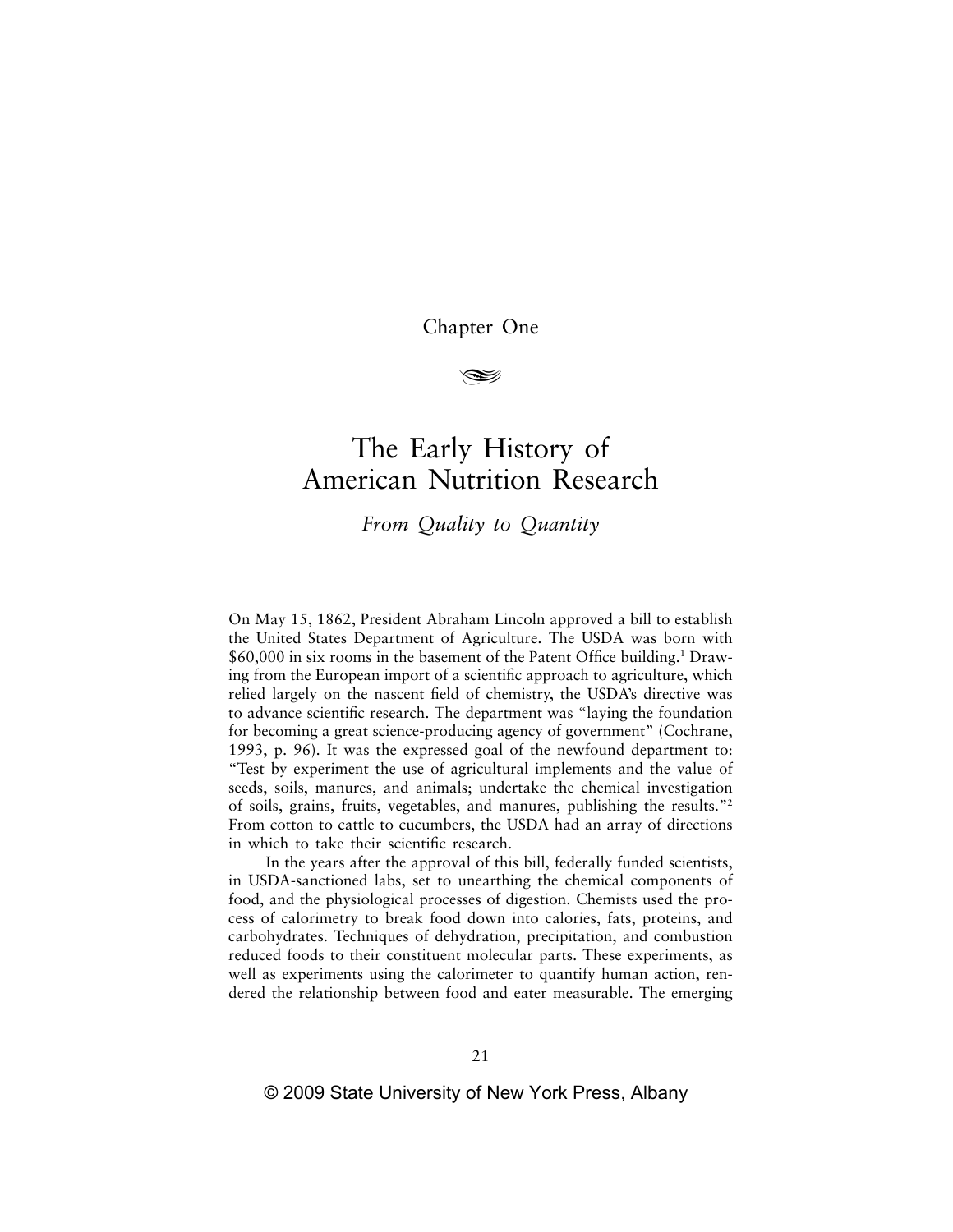science of nutrition introduced the notion of the balanced human-food equation based on the zero-waste model of the combustion engine. In order for maximum efficiency in the human body, the input of food must equal the output of work. The USDA thought that understanding these two quantities, the calories in food and the calories used by metabolism, could improve the lives of Americans.

While chemical catabolism occurred in the laboratory, creating new knowledge about food, the laboratory lexicon served as the new language to discuss it. The terms of science were old, but their application to food was new. In these early experiments, a scientific language was mobilized to make food a quantifiable entity. A cool, creamy glass of milk became 150 calories and a measurable ratio of fat, proteins, and carbohydrates. The scientific and systematic analysis of foods by the USDA created both knowledge about food and a method for its communication. The scientific treatment of food, the categorization and charting of the constituent nutrients of everything edible, and the grading of food on its proportions of these quantifi able components mark an important moment in the development of American nutrition.

This chapter lays the historical groundwork for how a language of quantification became the preferred mode of communication in federal food policy, and it outlines the United States Department of Agriculture's early use of numbers, measures, and standards. Such a historical foundation demonstrates the coproduction of scientific knowledge and a numeric language of food. From the birth of the USDA in 1862, its implementation of science as the disciplinary framework of knowledge production determined the type of information the agency produced. By default, science provided the language with which to produce new knowledge about domestic agriculture. Because food fell under the aegis of the department, the government body's advice on food and "good" or "proper" eating (the former being under its jurisdiction and the latter implicated in the former) has never extended its discursive reach beyond the language of science, scientific methods, and the cornerstones of this discipline: numbers, measures, and quantitative comparison. The late 19th- and early 20th-century agriculture laboratories, through their research mandates, publications, and formation of a scientific community, gave birth to and encouraged the proliferation of a discourse of quantification.

Within this newfound science of food, new technologies were in place to produce knowledge and encourage the use of a discourse steeped in numbers and calculations. The chemical and calorimetric analysis of foods using the technologies that produced numeric data perpetuated a language of quantification and measures that allowed for, and encouraged, normalization, standardization, and objectification of qualitative judgments about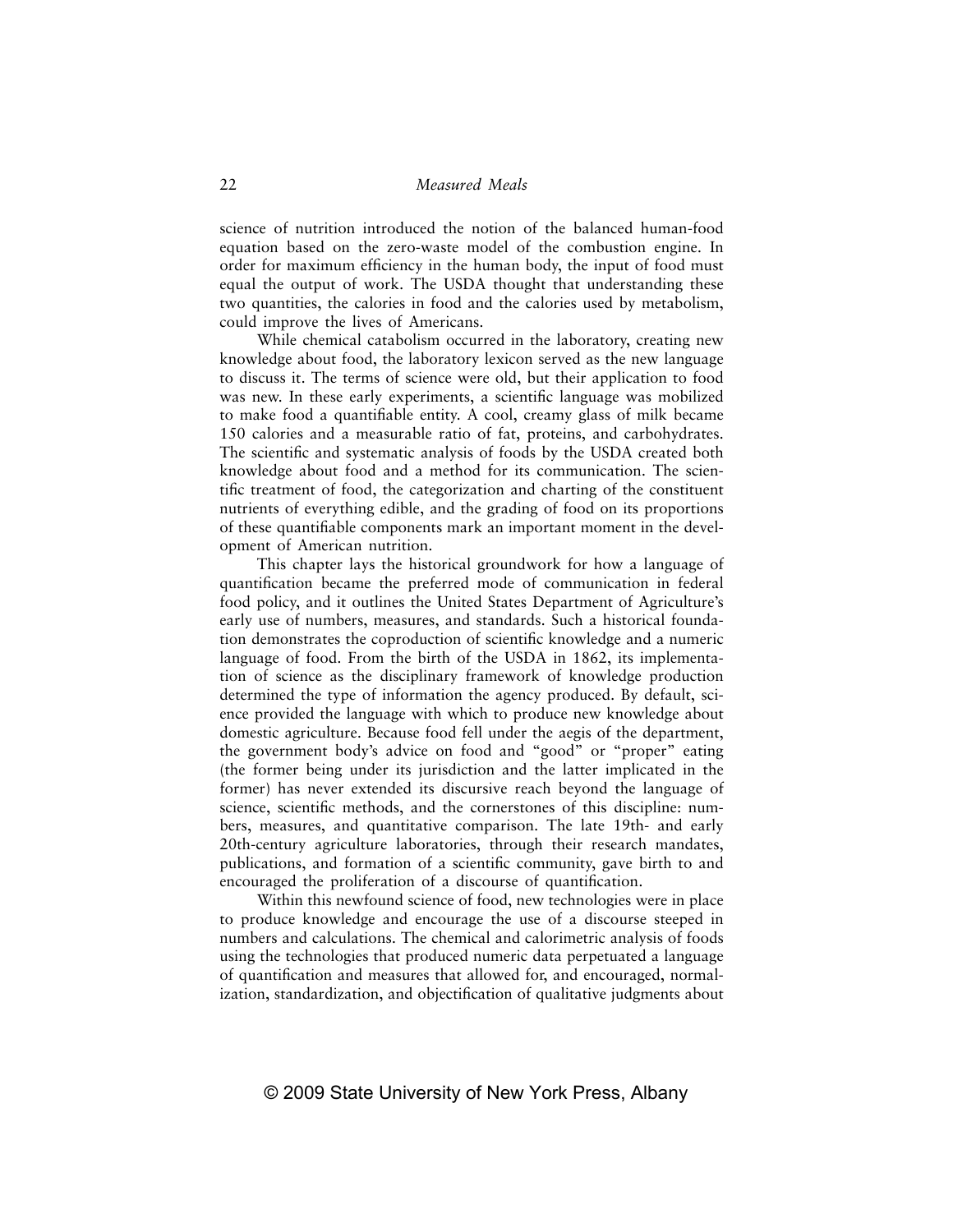taste. The language of numbers and standards allowed for the objective comparison of apples to oranges to steak to sugar. Therefore, I use this history to argue that early federal scientific and quantitative communication of food conflated the idea of *quality* with the idea of *quantity*. How *much* of something became the marker for *how good* it was. Thus, *quality* food was determined by *quantitative* terms.

> Federal Agricultural Science: The Mandate of the USDA and the Hatch Act

In 1862, the same year Lincoln founded the U.S. Department of Agriculture, increased contact between American and European scientists created a growing interest in improving agricultural practices (Gates, 1965, p. 255). In his first annual report the commissioner of the USDA, appropriately named Isaac Newton, declared that

It shall be the duty of the Board to watch the interests of agriculture as they are or may be affected by the legislation of the country; to make such reports, memorials and recommendations, as may advance the cause of agriculture, promote and diffuse agricultural knowledge . . . and to show the importance of science to agriculture. (Qtd. in True, 1937, p. 37)

These reports would become the gold standard for work at the USDA, and they are still, today, one of the central markers of the scientific ethos intrinsically tied to this branch of the government.

A chemist published the first scientific paper in the department. The paper was a report on the chemical analysis of grapes wherein American chemists concluded that domestic grapes were as good as any European grapes for making wine. Obviously, French vintners would find such a conclusion amusing and dead wrong. But by reducing grapes to their chemical constituents such an argument becomes possible. Reports and papers followed on sugar beets and the chemistry of sugar manufacturing, stone fruits, sweet potatoes, peanuts, edible fungi, tea and coffee substitutes, butter and edible oils, baking powders, and meat extracts. In 1869 a staff chemist called attention to the excessive adulteration of foodstuffs and the need to maintain and monitor the purity of these products by chemical means.3 These early papers hinted at the extent to which the scientists at the USDA would be involved in federal policy and public communication. In *Science in the Federal Government*, American political historian Hunter Dupree (1957) states that these acts of 1862 "mark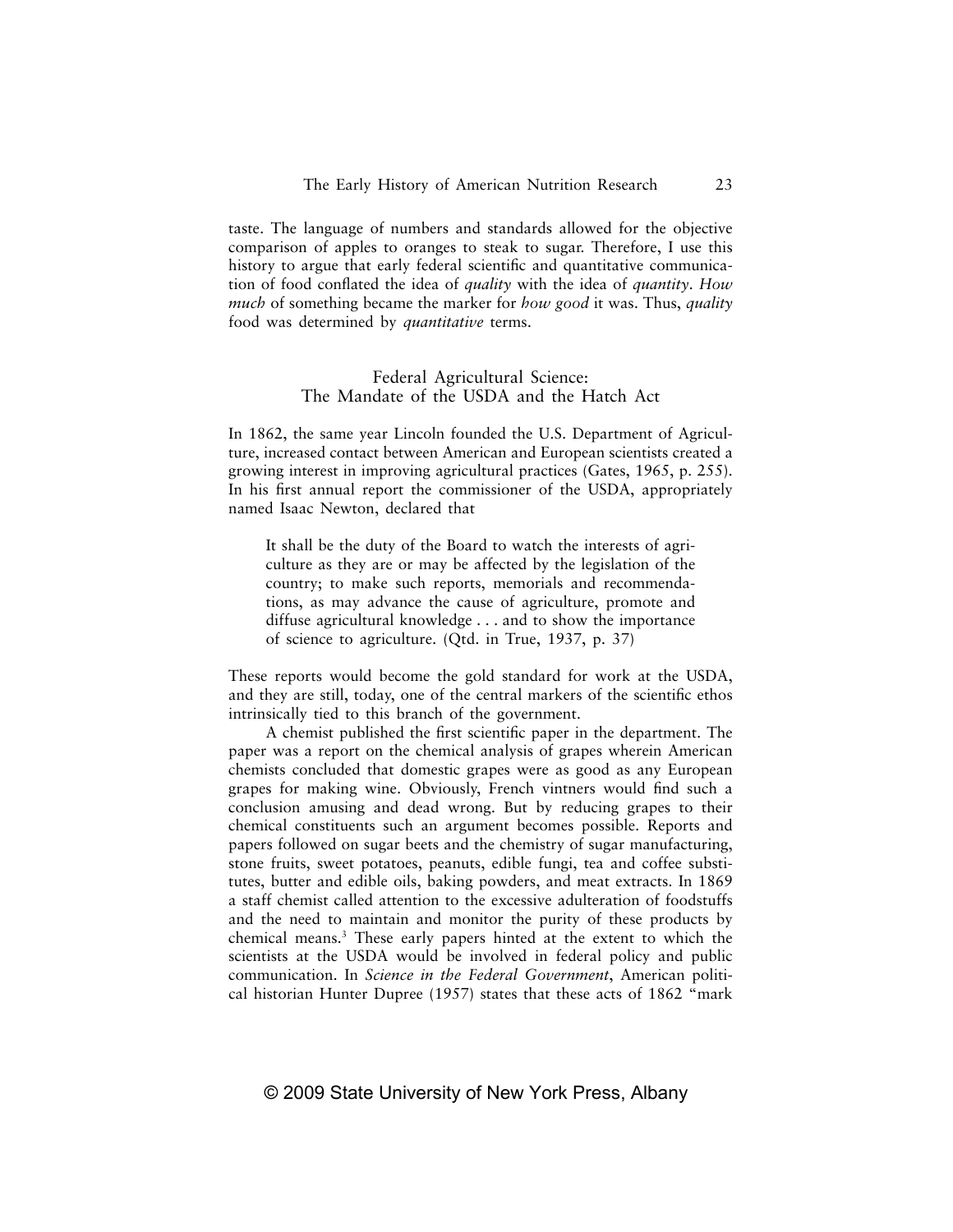a genuine turning point for science in the government" (p. 149). Prior to 1862 scientific institutions lacked constitutional status, largely due to internal incoherence and conflict between institutions. With governmental support and structure, science and agriculture were given a political space in which to proliferate.

While the creation of the USDA marked the government's commitment to federal scientific research in agriculture, the Morrill Land Grant College Act, passed in the same year as the formation of the USDA, aided scientists who needed laboratory space to perform their experiments. The Land Grant College Act did not affiliate the laboratories with the federal government or the USDA, but the act endowed the individual states with public land to be sold, the profits of which were used as financial boosters to colleges of agriculture.4 Within the agricultural colleges, the act's money created state experiment stations. These stations provided laboratory space and research facilities to those studying the scientific applications of agriculture. But the Land Grant College Act provided more than a physical space for scientists. Because chemistry and botany were the only mature disciplines assumed by the new stations, "agriculture" itself was not yet defined. The physical space of the laboratory was influential in establishing the field of agriculture, and the kind of work in which the scientists were to engage. The experiment stations encouraged the professional self-definition of agricultural *science*, and the Land Grant College Act abetted the creation of a new scientific discipline (Danbom, 1986).

At the Convention of the Association of American Agricultural Colleges and Experiment Stations, speaker M. H. Buckam posited that the Land Grant College Act had brought "the light of learning and the aid of science to bear upon those pursuits and callings which . . . would thus be lifted to the plane of the other professions and confer equal respectability upon their members."5 Science had social value, and it imported structure and respect to agriculture. Experiment station scientists performed the agricultural experiments that the individual farmer (who lacked time, opportunity, and often a formal education) could not.6 The transposition of experimental science upon agriculture elevated farming and made it a profession requiring special knowledge and skill. Instead of agricultural knowledge creation in the hands of the "hicks, yokels and ignorant bumpkins," whose approach to agriculture relied on intuition and experience, the newfound scientific and quantitative approach put agriculture into terms that were bound, concrete, well defined, comparable, and verifiable (Rosenberg, 1977, p. 403). This national effort to encourage a rational approach to agriculture served to redefine the terms of agriculture itself. The experiment station scientist was encouraged by what Charles Rosenberg calls "the ideological primacy of science and agriculture" to commit to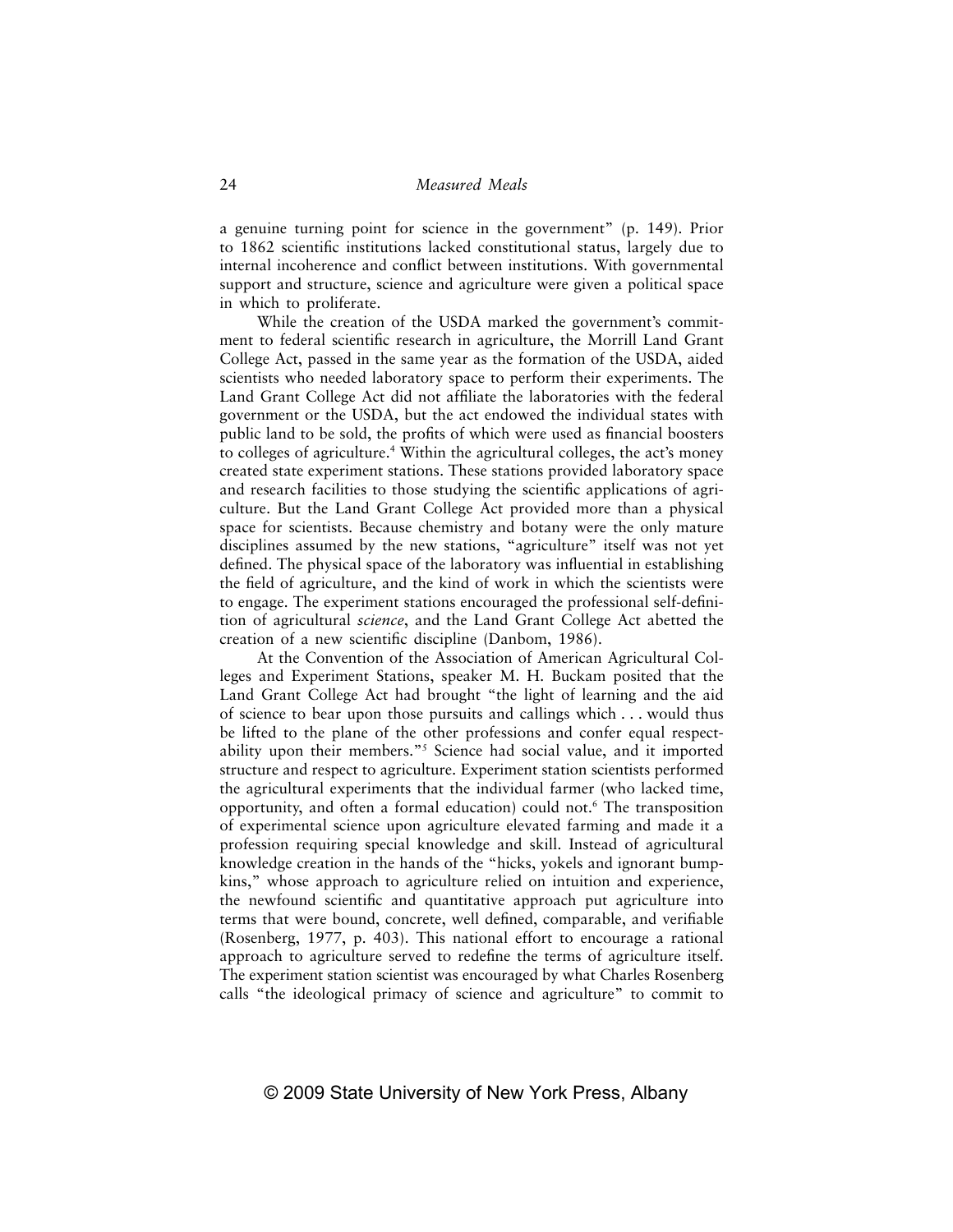a set of professional values that influenced American science at this time (1976, pp. 171–172). Encouraged by the institutions to stimulate economic development and interest in pure science, the experiment station scientists were empowered to establish the language of communication for this new marriage of the farm and hard facts.

The first experiment station in the United States was in Connecticut. This station was established by the efforts of Yale professor Samuel Johnson and his former student, Wilbur Olin Atwater. The two men were active promoters of agricultural research in the United States, and Johnson had served as the advisor to President Lincoln when the creation of the USDA was signed into law. Johnson and Atwater were largely responsible for the establishment of the experiment stations' scientific credo. In later years, the USDA credited Atwater with showing the experiment station to be "primarily and fundamentally a scientific institution" that "undoubtedly had a broad influence in the further development of such institutions in the United States" (True, 1937, p. 85). The Connecticut Experiment Station in Storrs, affiliated with Wesleyan University, specialized in chemical analyses of fertilizers and foods. Johnson and Atwater were both European-trained chemists who had worked in German agricultural chemistry laboratories that specialized in nutritional chemistry. Johnson's German mentor and pioneer of the nutritional sciences, Justus von Liebig, largely influenced the direction of his research, and the methods he used in the Connecticut experiment station. Americans and Europeans alike considered Liebig the founder of experimental agricultural and nutrition sciences. He trained scientists from all over the world in his lab in Giessen and specialized in eudiometric analyses of organic elements in foods.<sup>7</sup>

Liebig developed a distinctly quantitative approach to nutrition from his studies in inorganic chemistry, in which he used highly efficient and precise techniques of chemical analysis. In the 1830s he used those techniques to begin studying the chemical processes of living organisms. He first studied plants and the chemical constitution of soil, water, and air. This led him to the conclusion that the nutrient substances of plants were inorganic, rather than organic. From this insight he was able to invent artificial fertilizers. Therefore, Liebig's move into the chemical analysis of plants opened up new and important connections between chemistry and industry because he could promise greater productivity of food. He used this same emphasis on improved productivity in his work on animal chemistry. In 1842 he published *Animal Chemistry*, in which he claimed that "the only method which can lead to their [animals] final resolution, namely, the *quantitative* method, has been employed" (Liebig, 1842, p. xxii). Liebig's approach was to measure and analyze the foods taken in by the animal, and the products that were exhaled or excreted. On the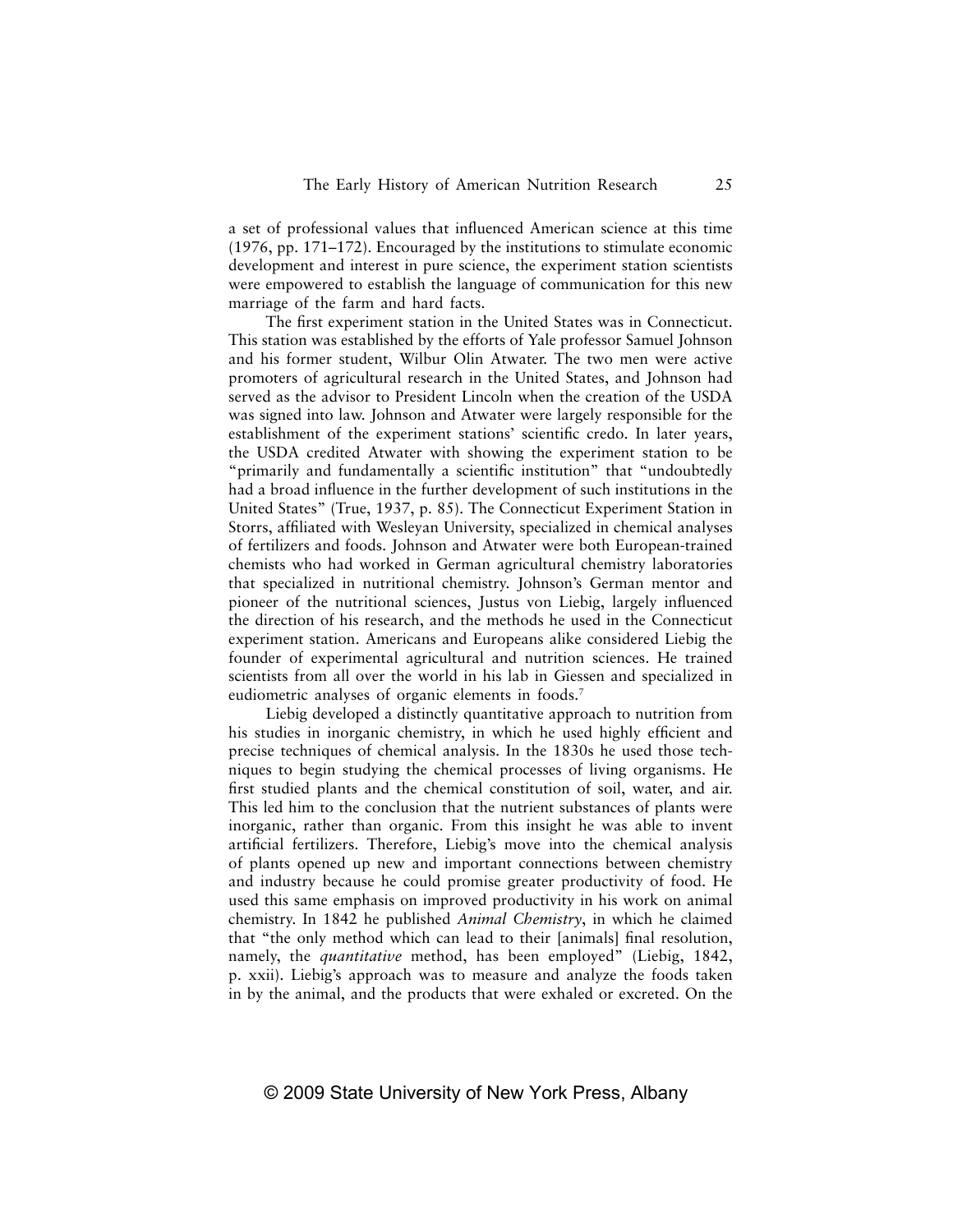basis of such analyses, he proposed a great deal of theoretical speculation about the chemical processes of the body. Thus animal and human nutrition depended on chemical changes that could be assessed by the calculation of the relation of inputs and outputs.8 The point of this approach was to assess, quantitatively, the relationship between what was consumed as food and what was expended as work and heat in both the animal and human body. This concern with work and physical efficiency became a central preoccupation of early American nutrition research.

The Storrs experiment station research reflected Johnson's European training under Liebig. Starting around 1880, the American chemists used a modified Bertholet bomb calorimeter to begin determining the heats of combustion of a variety of foods. The Bertholet bomb calorimeter was considered to be the perfect technique for determining the heat and energy equivalents of carbon-containing compounds and built upon Atwater and Johnson's eudiometric nitrogen research under Leibig. The Connecticut research station began producing and publishing studies of the chemical composition of foods and became known as the station concerned with the nutrition of man and animals (True, 1937, p. 153).

Samuel Johnson and Wilber Atwater were highly prized consultants to the USDA due largely to their experiences in government-funded European experiment stations. The two men gave direction and advice to the government and became vocal promoters for the establishment of federally regulated and funded agricultural research. American scientists returning from European labs came back with technical knowledge and a new vision of how science ought to be pursued, and what contributions it could make to the American public (Ashby, 1959). In USDA publications, Atwater began writing in favor of adopting the European model of the scientific laboratory in domestic experiment stations.<sup>9</sup> From 1885 to 1887 Johnson and Atwater served as agricultural science advisors to Congress and made the push for support of federal appropriations for the experiment stations. After lengthy debate, President Grover Cleveland signed the Hatch Experiment Station Act on March 2, 1887. This act changed the financial structure of the experiment stations and formed an alliance between the USDA and the heretofore independent experiment stations. Prior to the passage of the Hatch Act, the Department of Agriculture found it difficult to coordinate and keep track of what was going on at each station. This new alliance (and allotment of funds) allowed the government to standardize and influence what the research scientists in each station should be doing and how they should be doing it.

The Hatch Act was a nationwide subsidization of research in agriculture by the federal government. After the act passed, the state experiment stations became the joint responsibility of both the federal and state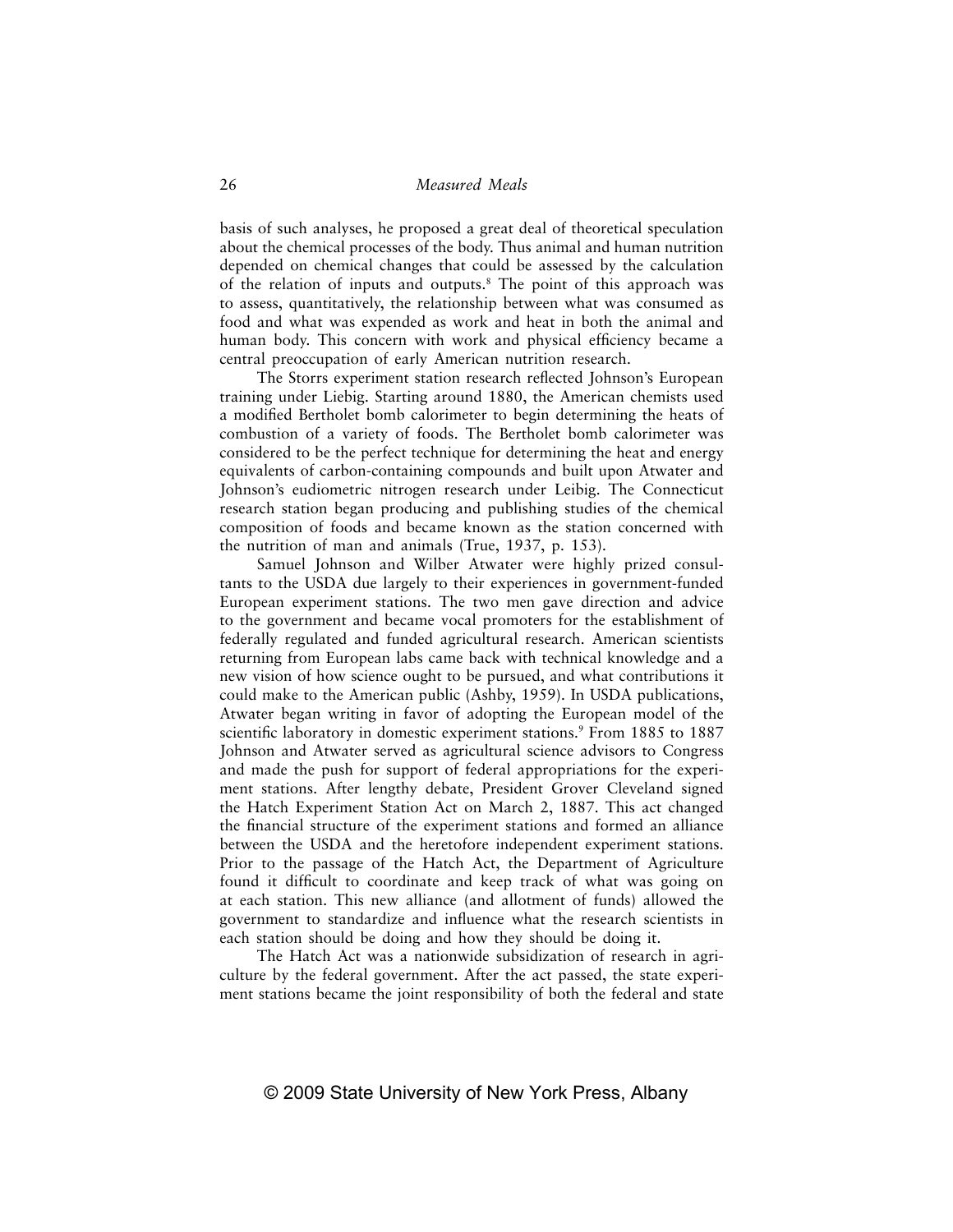governments, and the stations developed a formal relationship with the USDA. Each state received an annual federal grant of \$15,000 to maintain their experiment station if they had one. In addition to the financial handout, the Hatch Act provided a structure and mandate that directed and defined the activities of the experiment stations and their scientists. The act stated that the goal of experiment stations was:

To acquire and diffuse among the people of the United States, useful and practical information . . . and that it should be the object and duty of said experiment stations to conduct original researches [*sic*] or verify experiments on the physiology of plants and animals.10

Federally controlled experiment stations were enormously successful in Europe, and the European-trained American scientists felt that with more attention paid to agricultural science, the United States could surpass Europe in the advancement of agricultural science.<sup>11</sup> The Hatch Act was seen as the best way in which applications of science could "increase [agricultural] production at a decreased cost" and promote the precision of scientific methods that had come to define the USDA as the "foremost agency for the advancement of agricultural science" (True, 1937, p. 126).

Through the establishment of the USDA and the passage of the Morrill Land Grant College Act and the Hatch Act, the American government demonstrated its scientific directive. The promotion of science and the federal sanctions now circumscribing agriculture came to constitute the mission of the USDA. These acts also bestowed upon federal scientists the institutional values of a scientific ethos. The federal mandate of science enabled its normative structure to take root and thus demarcate patterns of knowledge production. These acts established the experiment stations as centers of knowledge production, and the experiment station scientists as knowledge producers. As Robert Merton (1974) notes, the institutional values of science that are "transmitted by precept and example and reinforced by sanctions . . . in varying degrees internalized by the scientist, thus fashioning his scientific conscience," became the foundation for agricultural knowledge production in America (p. 269). By adopting and encouraging science as epistemological bedrock, certain kinds of knowledge, kinds that could be, according to Merton, "empirically confirmed" and "logically consistent," were the prized products of the newly defined discipline of agriculture (p. 270). Agriculture, its practices, and its discourse became shaped by the professional standards of the scientist.

In 1888, the year following the passage of the Hatch Act, the government noted some "irregularities" in the use of the federal funds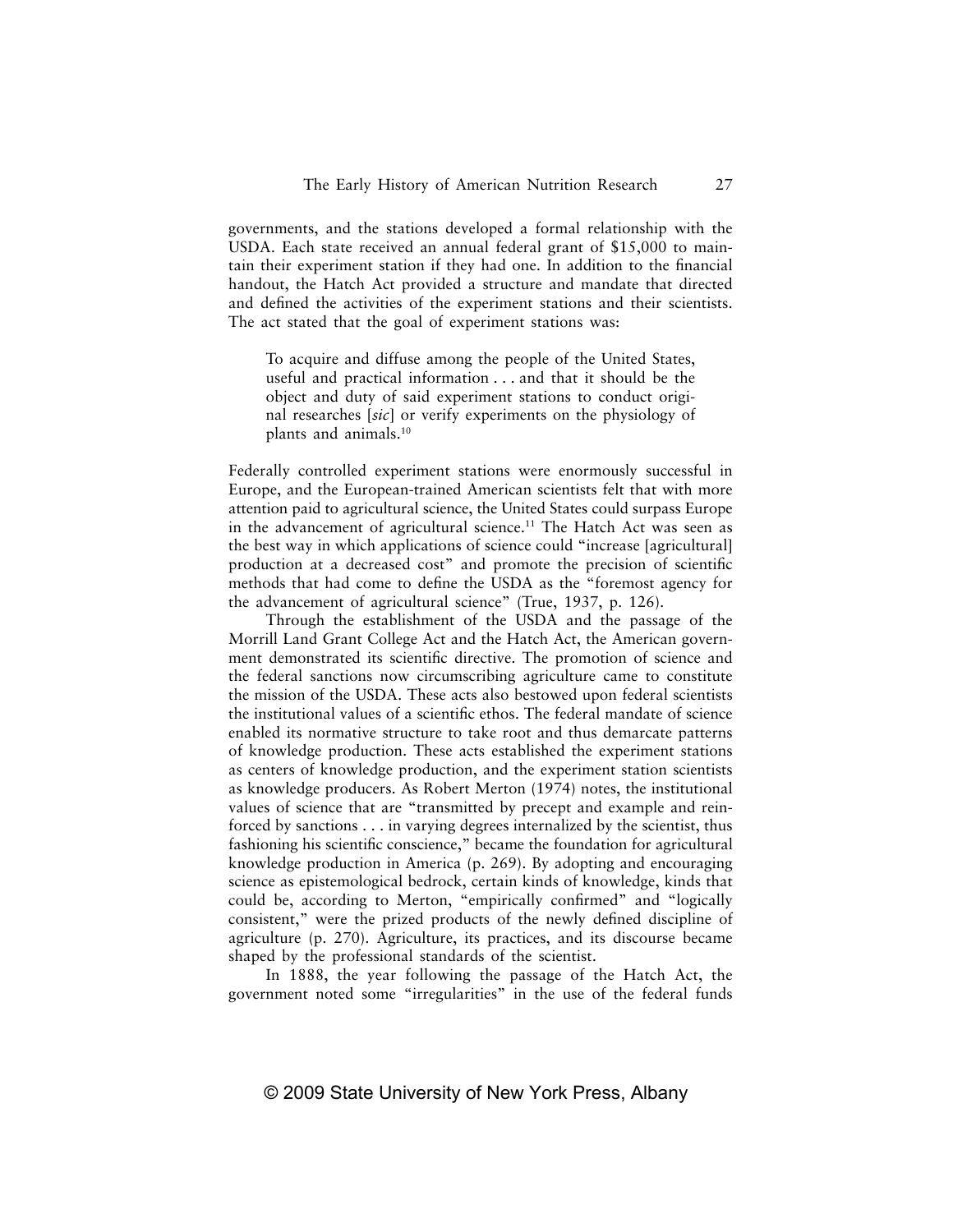by some of the states. In order to abate inappropriate use of funds, the USDA created the Office of Experiment Stations, a federal sentinel for the activities of the stations. The government gave the Office of Experiment Stations, or OES, the power to regularly monitor and appraise the research projects financed by government money. The OES, entirely run by European-trained American scientists, sought a European model for the stations and their experiments: clearly delineated research that used verifiable scientific principles, uninfluenced by bureaucratic impulses or political interference. The stations were not to be purveyors of general information on agriculture; they were autonomous, science-serving institutions (Harding, 1947; Ferleger, 1990a).

To generate scientific spirit among the experiment station scientists and to provide a standard for written communication among them, the OES published the *Experiment Station Record*. An important source of information, the *ESR* was a collection of scientific papers from Hatch Act–established American agricultural experiment stations and abroad. The OES made it known that the *ESR* was not a forum for swapping farm practices or tricks of the farming trade. The *ESR* published scientific abstracts, experiment results, papers, and both domestic and foreign agricultural science news. Stations were heavily criticized by the OES if they merely presented well-known farm practices to popular audiences. Often times the experiment station scientists felt bound by their instructional duties at the land grant colleges and lectured or wrote at the undergraduate level instead of at the level of the chemist or agronomist. Furthermore, the stations were chastised for being mere "bureaus of information or education" and warned that resources that were depleted during these activities would not be recuperated. Any activities that experiment station scientists engaged in should not detract from their scientific inquiries. This mandate ensured that experiment station scientists, though they may not all write or communicate using scientific conventions, could read them in the *ESR*.

The Hatch Act also mandated that each experiment station or affiliated college report its research to the USDA and publish its experiments in quarterly experiment station bulletins (which contained only the research of the individual experiment station) and the national *Experiment Station Record*. In addition to keeping scientists abreast of national experiment station laboratory work, the *ESR* held the scientists accountable to particular standards of research and the appropriate communication of that research. Knowing that their research was going to be nationally circulated among fellow scientists ensured the upholding of, and attention to, scientific detail and the attendance to scientific language—acts of public communication could supposedly insure the precision and value of experiments.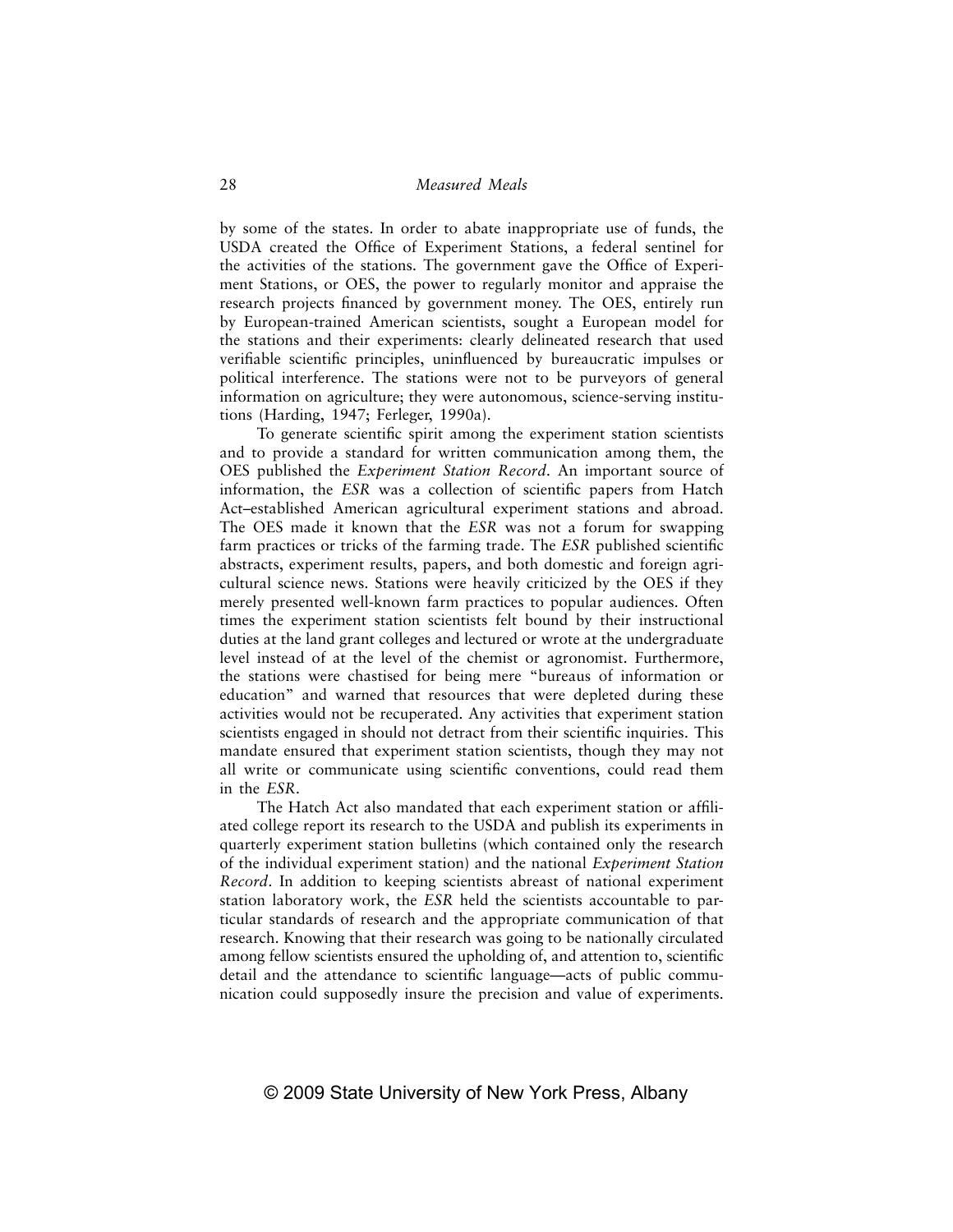The *Record* provided scientists with a disciplinary framework that could guide their style of communication. Experiment reports contained lists of apparatuses, methods of experimentation, and numeric data. In addition to developing a cohesive scientific standard for written discourse among the scientists, the USDA recommended that the experiment stations form regional or national associations or affiliate themselves with the Association of Official Agricultural Chemistry or Society for the Promotion of Agricultural Science. These associations provided scientists with behavioral guidelines for the profession, and helped shape the research initiatives of the scientists and provided ideas for "intelligent lines of inquiry" (True, 1937, pp. 119–120).

By acting as a clearinghouse for the laboratory experiment reports, and by encouraging association among scientists, the OES and the *Experiment Station Record* strengthened the USDA's commitment to the marriage of science and agriculture and perpetuated and inculcated the structures and language of science, the rigidity of experimentation and method, and the need for objective and quantifiable results. The *ESR* represented a palpable instantiation of the attitude of the new science of agriculture. By encouraging the scientific form and style of agricultural knowledge, the *ESR* restricted access to new agricultural information to those who could speak the language of science. According to Scott Montgomery (1996), "such inaccessibility alone has the power to intimidate" and allows for the occlusion of lay language, and by extension, lay knowledge (pp. 7–8). This application of the language of science to the ordinary farming routine, served to shift the persona of the agricultural expert from the farmer, who was scientifically illiterate, to the USDA chemists, botanists, and veterinarians. The process of the nomination of practices by science, practices that were once accessible to the laity, rendered them scientific phenomena, to be explored only by those who could manage this new language.

When the Office of Experiment Stations came into existence, Wilbur Atwater became its director. While the immediate function of the OES was to regulate and coordinate experiment station work, it also sought to point research in what it deemed to be scientifically fruitful and socially useful directions. The Hatch Act clause calling for the diffusion of "useful and practical information" was subject to various interpretations. The USDA's commitment to science did not define public lectures to farmers as useful and practical. The Office of Experiment Stations acted as a scientific watchdog that ensured that the experiment station expenditures were made in accordance with the spirit of the Hatch Act. Atwater was encouraged to "secure, as far as practicable, uniformity of methods and results in the word of [experiment] stations and to furnish forms, as far as practicable, for the tabulation of results, of investigations or experiments."12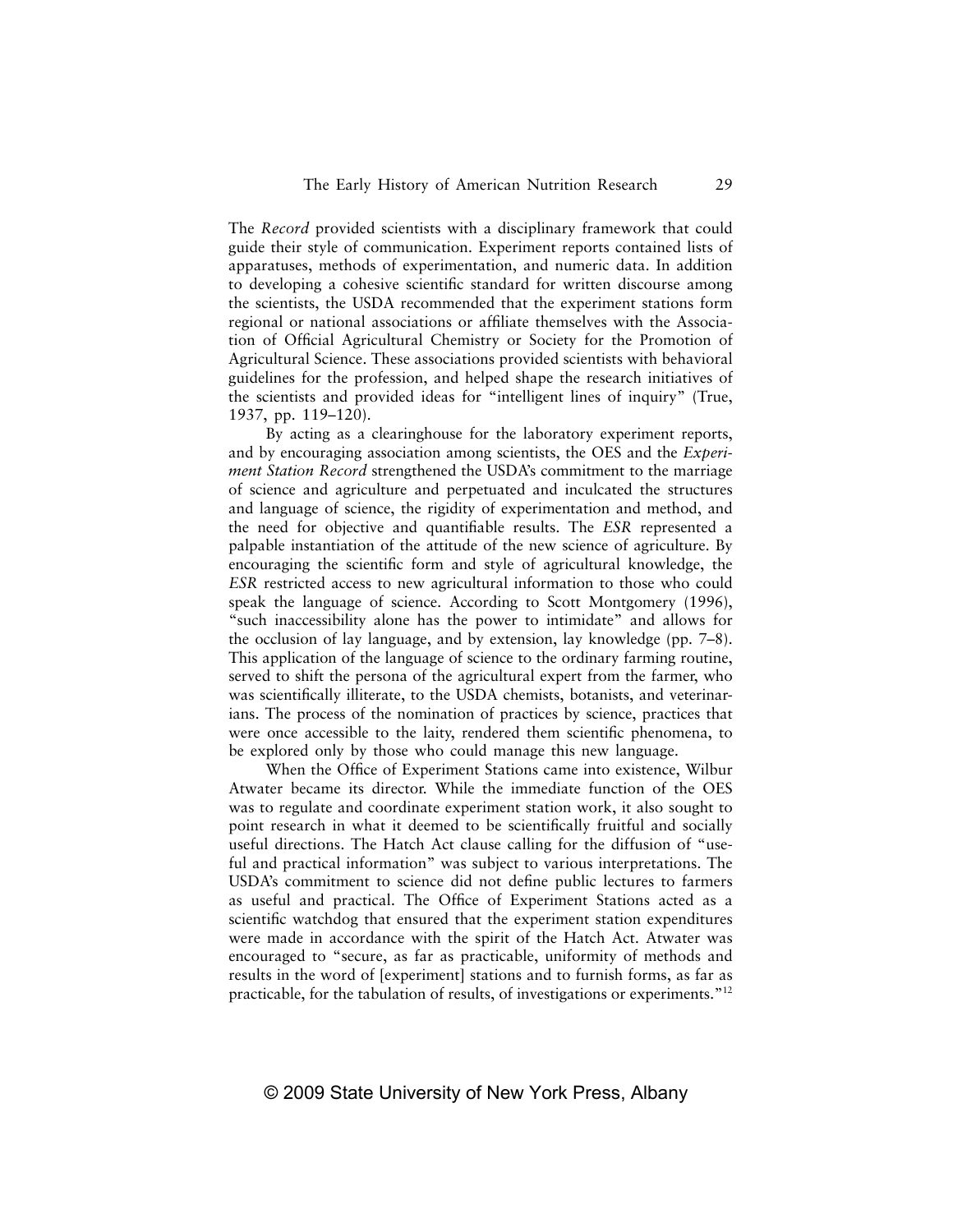The nomination of Atwater to the position of OES director was central to the ideological shift that was taking place in the USDA in the late 19th century. While almanac-type knowledge was quaint and perhaps useful to some, Atwater insisted that agricultural experiment stations needed more scientific agriculture and laboratory research. "Abstract" research that specialized in verifiable scientific particulars, was preferred to the approach of the holistic farming "system."13 The designation of the "professional" scientist at the helm of agricultural knowledge production fit neatly into the zeitgeist of the American population at that time, who equated moral efficiency and social order with professionalization and bureaucratization (Haskell, 2000; Wiebe, 1967). The rhetorical force of the formally educated scientist easily displaced the simple and provincial farmer as the voice of agricultural authority (Haskell, 1984, pp. 28–83).

In *American Science in the Age of Jackson*, George Daniels (1968) writes that the abstraction of a "body of knowledge from the public domain is a necessary first step in creating a place for a society of experts. . . . It is incumbent upon the profession to demonstrate that it is in the interest of society at large to support a special group in the cultivation of esoteric knowledge" (p. 41). Because the USDA supported their research, the experiment station scientist was supported by the "public" to produce knowledge. As the government used science as new rhetorical muscle and claimed that it was to be performed in a certain way, by accredited people, in particular places, to produce "special knowledge," other discourses of agriculture and, by extension, food, became of fringe value to the federal government. At the USDA, the shift from lay knowledge to the socially influential professional knowledge augmented and perpetuated the institution's default manner of communication. Science was the mother tongue of federal agriculture and scientists were the native speakers. This fluency afforded the federal experiment station scientist the social authority to advance the application of this style of communication to all agricultural matters from fertilizers to butter adulteration to the fecundity of Guernsey cows.

## Wilbur Olin Atwater, "der Vater of American Nutrition"

The director of the Office of Experiment Stations, Wilbur Atwater, was the chemist and principal scientist at the Connecticut Experiment Station at Wesleyan University. Atwater had received his PhD in 1869 from Yale University under Samuel Johnson, and then completed a postdoctoral course of study in Europe at the universities of Leipzig and Berlin. There, Atwater saw the workings of the German experiment station, which pro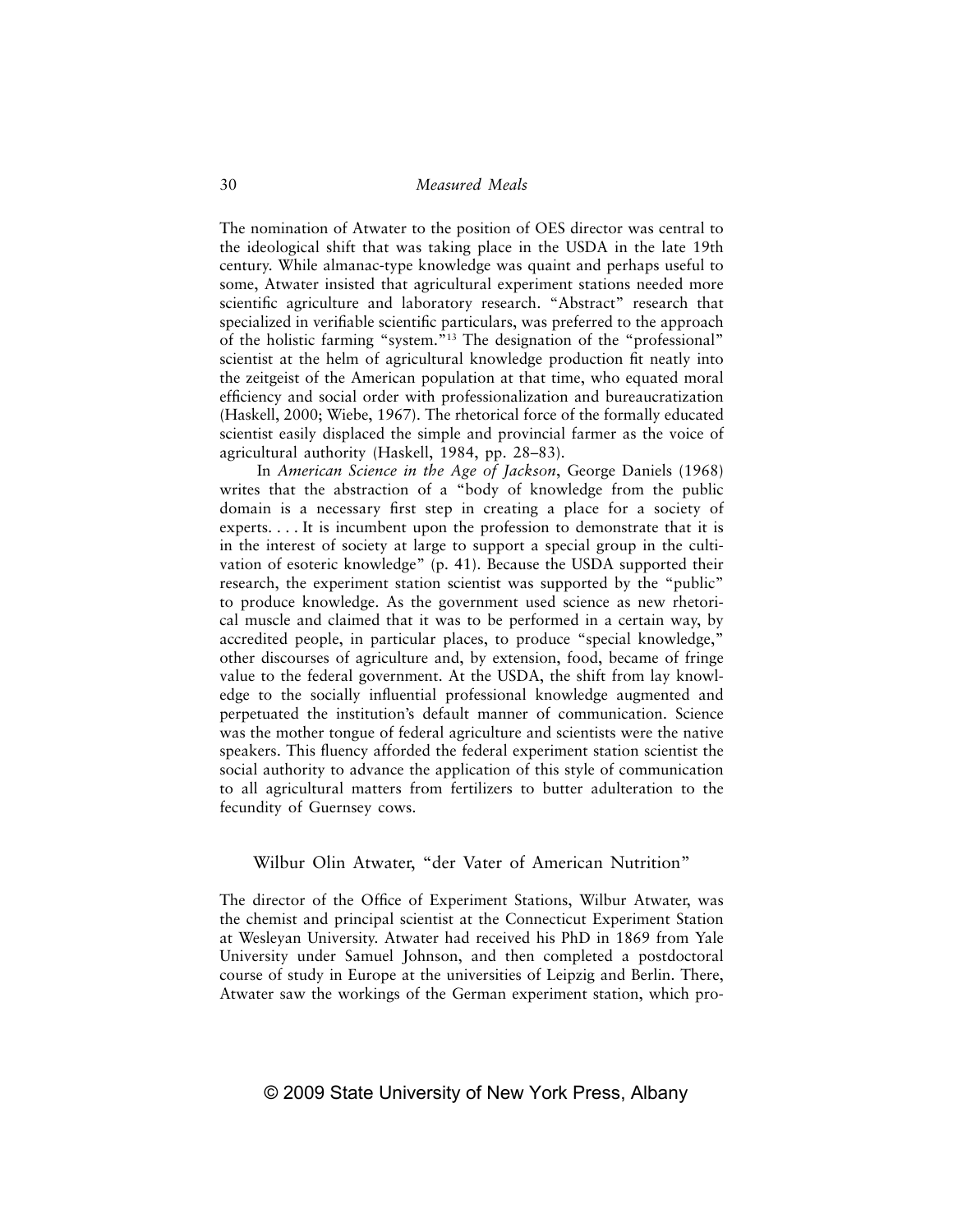vided him with an archetype for nascent American agricultural science. Atwater's European experiences in the laboratories of German chemists and physiologists further focused his academic interests on the interactions and applications of agriculture and human nutrition. Importing the European model of nutrition research and the experiment station was vital to the construction of the discourse and knowledge of the science of nutrition as it emerged in America. Atwater's position at the OES allowed him to push the agricultural experiment station research toward a more scientific and experiment based approach. While assuming the position of director of experiment stations, Atwater maintained his post as the director of the Connecticut Experiment Station at Wesleyan to pursue his own research interests. Atwater was an outspoken advocate for the federally funded research lab and after the passage of the Hatch Act and his appointment as the office director, many of the stations feared that Atwater's position at the office might influence the allocation of any additional research funds. Atwater resigned as director of the office in 1891 to pursue his research at the Connecticut Experiment Station. While Atwater's resignation removed him from appearing to directly influence congressional appropriation of funds for specifi c agricultural research projects, he received the first appropriation in 1894, allocated to his laboratory for research on human nutrition.

Atwater's doctoral dissertation, "The Proximate Composition of Several Types of American Maize," represented the first series of food analyses by modern methods in the United States. At Wesleyan, the U.S. commissioner of fisheries funded Atwater to analyze the different species of fish eaten in the United States, and Atwater used the method of proximate analysis to do so. Proximate analysis entailed determining the crude protein, fat and carbohydrate ratios of foodstuffs. While the method served the purpose of producing quantitative determinations of food components, the imprecision of the technique frustrated Atwater. Because the analysis had to be performed in the open air, impurities, residual moisture, and loss of extractable materials made it difficult to obtain reproducible results (Atwater, 1878).

In 1882–1883, Atwater received a federal grant to study whether humans could digest fish as well as they could meat, and he headed to Germany to begin the study. At the University of Munich, he worked in the laboratory of Carl von Voit, protégé of Justus von Liebig. Voit, a leading nutritional chemist, was fascinated with human metabolism and the physical and chemical principles of human intake and output. With his cadre of chemists, Voit explored the idea that proteins, fats, and carbohydrates all had different effects on the body because they stimulated the body's metabolic processes at different rates. Voit concluded that the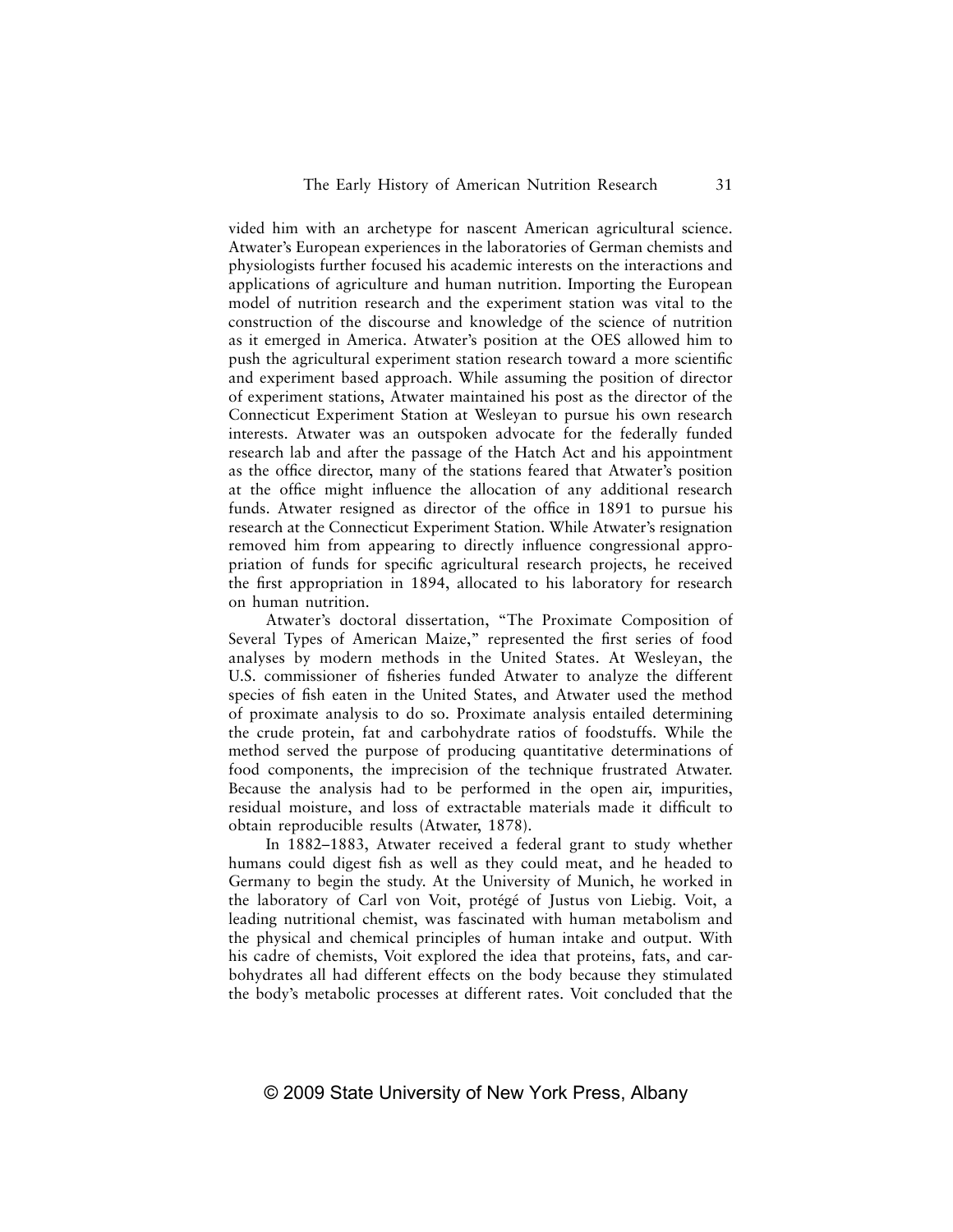mass and capacity of human cells determine the total metabolism. The human "machine" Voit found, worked best when it had sufficient calories to fuel the engine (in the form of fats and carbohydrates) and sufficient protein to restore and retain muscular tissue. The ideas of Voit and his colleague Max Rubner facilitated the application of reductionist, determinist, and positivist ideas to the interaction between humans and their food. A central issue in 19th-century German science was the determination of the chemical composition of food, and the best foods to eat in order to maximize human output (Cravens, 1996).<sup>14</sup> Voit's lab gave Atwater his first taste of the European procedures for studying human nutrition, and the attempts that the Munich group were making to put social and economic values on foods based on their contributions of protein and energy to the human body (Carpenter, 1986).

While Voit's studies were inconclusive, and later bettered by Rubner, his interest in *stoffwechsel*, or the chemical theory of metabolic substances, was vital to the then-popular concept of the body as a de-animated machine. Voit's theory of the metabolization of food treated the body as a Helmholtzian motor, whose non-energetic needs could be ignored (Rabinbach, 1990). This model of the human motor allowed for the concurrent birth of a discourse of quantification of foodstuffs, as well as the quantification of human activity. While the *stoffwechsel* framework was too rudimentary to develop a complete theory of human motor-food interaction, Voit's casting of the Helmholtz-human brought together and solidified the concept of enumerated food and quantifiable human activity. If Voit could accurately count food, and food fueled humans, then it would not be long before technological innovation could allow for the determination of the waste-free balance between human food intake and physical output.

Voit's goal of determining the human *kraftwechsel*, "a mathematically reliable system of equivalence between the amount of potential energy ingested in the form of nutriments and the amount of energy produced" (Rabinbach, 1990, p. 126) remained out of his reach until the development of the room calorimeter. But it was in Voit's lab that Atwater first worked with a government-funded human respiration calorimeter. This precursor to the room calorimeter was the fundamental tool in testing the laws of human energetics, the application of the first law of thermodynamics to the human body, and in creating quantitative distinctions between foods and their interaction in the human body. Food taken into the body was transformed through digestion into a set of discrete metabolites that could be extrapolated through the human output of gas. Calorimetry made Atwater's technique of proximate analysis seem simple and imprecise. But the European technology of calorimetry furnished Atwater with an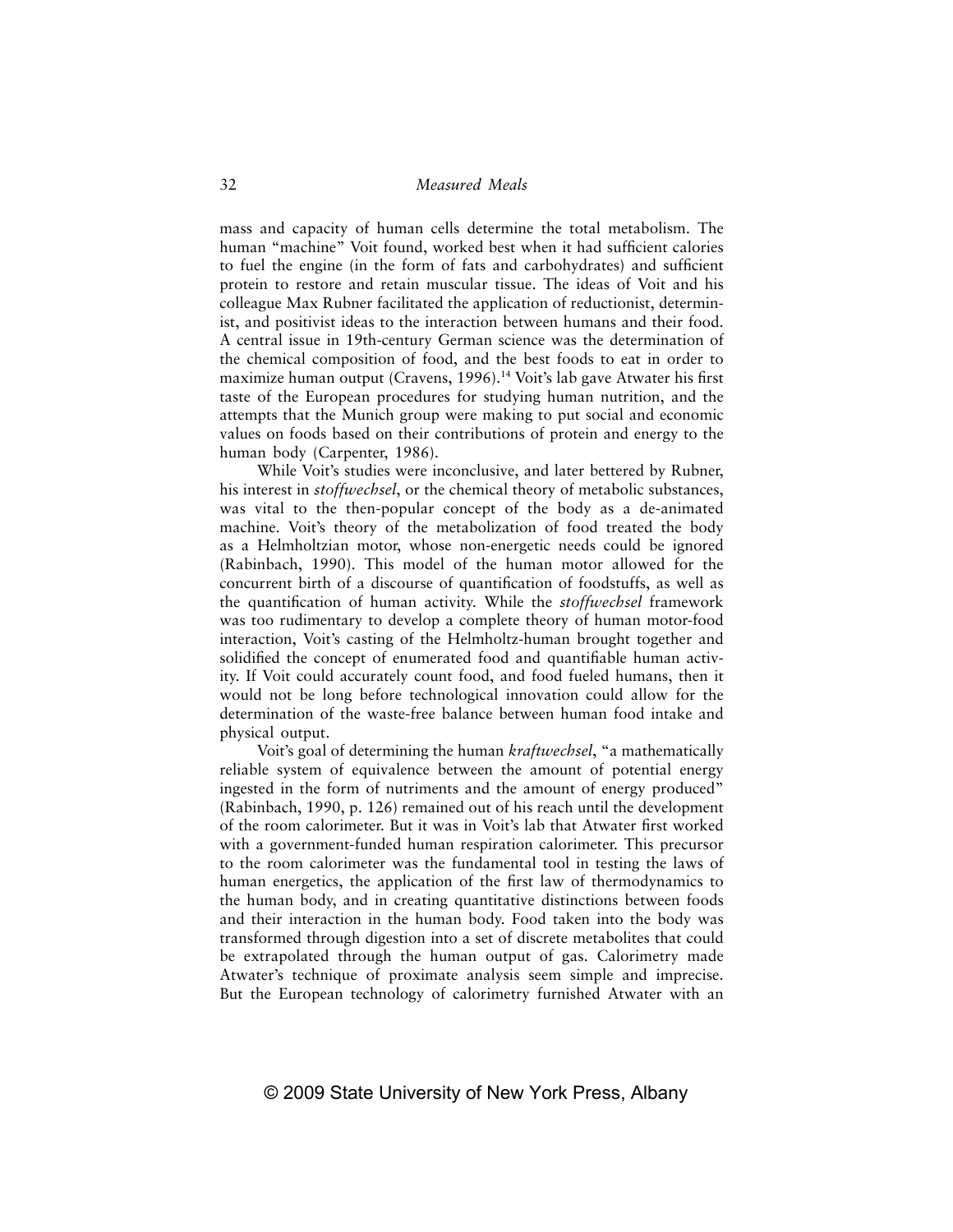enumerated discourse to apply to food: a language of caloric quantities. Atwater's experience with the German calorimeter gave insight into the future of technologies of nutritional science, as well as a rhetoric in which to express the results of the technology, which fit into the already established framework of scientific communication encouraged by the USDA.

The calorimeter was a cornerstone technology for the application of science to human food, to the organization of new knowledge about food, and to the integration of numeric language for communication about food. In other words, the creation of the American notion of nutrition, or the science of food, relied on the federal government's embrace of the scientific method to further agriculture, as well as the import of scientific technologies and ideas about food and the human body. The technology of the calorimeter availed a language of numbers to the discursive community of scientists already in place at the USDA, and acted to set the agenda for nutrition research to follow. A technology of quantification like the calorimeter was "simultaneously a means of planning and of prediction" (Porter, 1995, p. 43). This newfound ability to measure food forged a numeric relationship between food and human activity and provided a set of scientifically appropriate terms to define that relationship. Thus, calorimetric measurements were not demonstrating a theory, but they were manifestations of a technology that could be used in future to manage human activity and structure and give meaning to scientific practice.

## Human Calorimetry: The Technology of Nutrition

In late 1886, just prior to the passage of the Hatch Act, Atwater returned to Germany, this time to the laboratory of Max Rubner. Rubner, a laboratory colleague of Atwater's from Voit's lab, had modified the Voit calorimeter and began to study the heat energy equivalence of foodstuffs. Rubner had established his own laboratory and began investigating the human body in a new way with a new calorimetric tool: the room calorimeter. Rubner's interest was in the science of energetics. He believed that calories were the human fuel, and he conceived the body as a combustion engine. This parallel allowed Rubner to extend the first law of thermodynamics, the law of conservation of energy, to people. The room calorimeter fit Rubner's concept of the closed system body/machine, in which he could ensure that the total energy of the system remained constant. Rubner had people enter the room calorimeter and perform a variety of tasks for which he measured the output of respiration gases. With this apparatus, Rubner could determine more than just the number of calories in a food, the limitation of bomb calorimetry. Now he could determine how many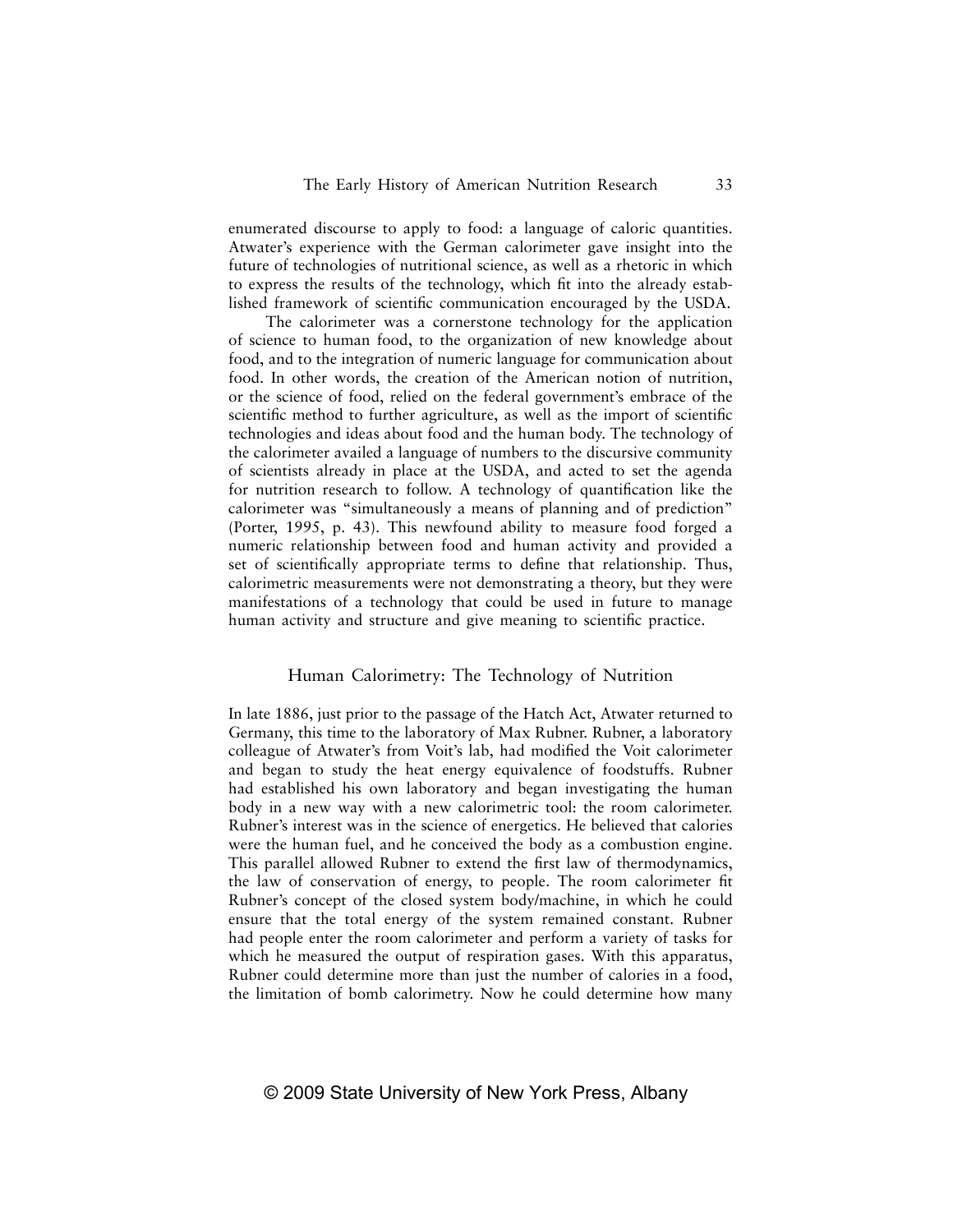calories of *human* energy foods yielded. Rubner discovered that when fueled by fats, the human body gleaned twice as much caloric energy as when fueled by sugars or proteins.

The room calorimeter became the ultimate arbiter of the quantification of human activity and established a numeric relationship between food intake and physical output. It could measure the calories going into the human, and the calories going out for any given (albeit room-restricted) activity. Together with determining how much energy the human machine expended, Rubner collected caloric data and chemical analyses of commonly consumed foods. The data of energy expenditure, along with the data of energy available in food, gave birth to a simple human mathematical equation.15 Calorimetry could determine how much you should put into your body, based on how much you put out.

Human calorimetry impressed Atwater. In it he saw a leveling, rational, and impartial approach to food with myriad applications to ameliorate American society. The USDA had experimented with food, and Atwater himself was very fond of determining nutrient ratios of foods through combustion, but nutritional experimentation on the interaction of food and humans was uncharted waters. The deficiency of domestic nutritional technology, one that had so much scientific, social, and economic potential, frustrated Atwater, and he became more vocal and insistent that it was in America's best interest to perform calorimetric analyses of American food in conjunction with tests of human digestibility and fuel value. Atwater became a vocal and prolific advocate of the benefits of the application of science to food, and he began to write about food, the American diet, and the importance of good nutrition in USDA publications as well as in the public press.15 In 1887 he wrote a series of articles entitled "The Chemistry of Food and Nutrition" for *Century Magazine*, a magazine that circulated widely among the middle-class public. In this publication, Atwater outlined America's problems with its diet: overconsumption of sweets, wasteful spending on expensive cuts of meat, and too little attention to the diet in general. He called for the public to better themselves through education in the science of nutrition:

Among those who desire to economize there is great pecuniary loss from the selection of materials in which the nutrients are really, though not apparently, dearer than need be. . . . Our task is to learn how our food builds up our bodies, repairs their wastes, yields heat and energy, and how we may select and use our food-materials to the best advantage of health and purse. (Atwater, 1887b, pp. 59–60)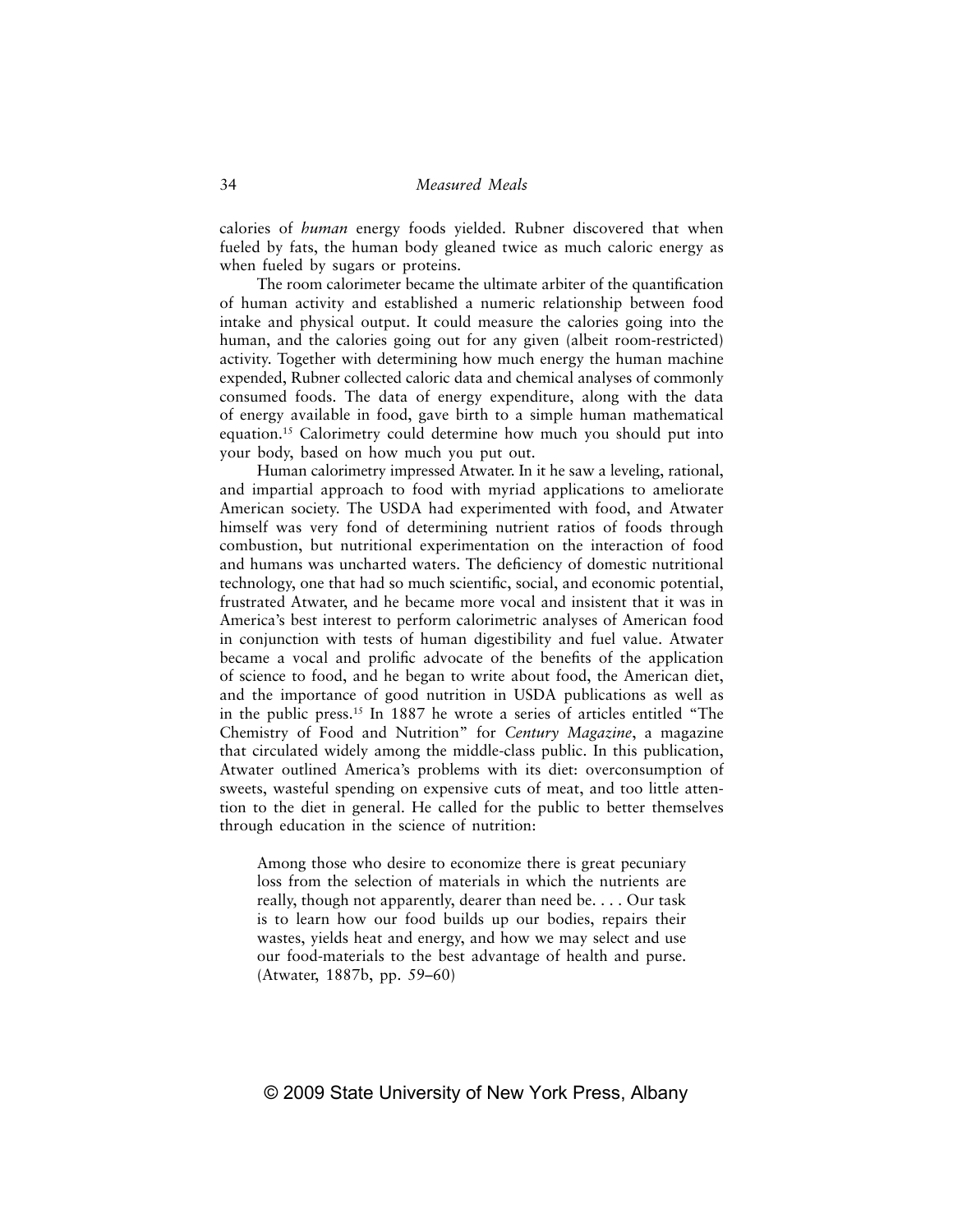Atwater encouraged education in nutritional science but apologized to the readers of *Century Magazine* for his abstract scientific explanations: "[I should] make these articles not too abstrusely scientific and avoid the tone and language of the college lecture-room as [they] are unsuited to the pages of a magazine. But I must crave a little latitude; the results of scientific research cannot be explained without some tedious technicalities and dry details" (p. 60). Thus the article proceeded to outline, in detail, the process of bomb calorimetry (including apparatus diagrams), the importance of the chemical analyses of foods' fats, protein and carbohydrate contents (including a chart of the percentages of the contents for 70 foods), and the chemical and mineral composition of the human body. At several points, Atwater waxes about the superiority of the American worker to the European, the superiority of the domestic soil in producing nutritionally rich foods, and the productivity of the American workforce. Despite these advantages, Atwater was embittered by the fact that America still lacked a human calorimeter:

In the German laboratories, particularly, one finds not only the needed apparatus, but what is no less important, trained assistants and servants. [Why must we] seek the fundamental data of our [food] studies in the learned and profound research of foreign universities? (p. 73)

Atwater's push for the passage of the Hatch Act was spurred largely by his desire for an American calorimeter in his own Wesleyan experiment station.

His Connecticut laboratory was a successful institution for nutritional agricultural research, and the Hatch Act allowed Atwater to pursue his goal of emulating the European laboratory experience, where federal funds were availed to perform large-scale scientific work. Determining the chemical composition of foods was important, but it was at the level of human interaction with food via calorimetry that nutrition work represented practical social value. Atwater saw the calorimeter as a social liberator: Americans who understood the science of nutrition could be healthier, save money, and live happier lives. If Americans understood food in terms of quantities: calories, percentages, and rations, they could determine their daily nutritional needs and eat accordingly. With enough scientific research into the workings of food and its interaction with the human body, nutrition could save the health and wealth of American citizens.

With Atwater as the numerate emissary of the calorie, the push began to fund wide-scale research into American nutrition and a domestic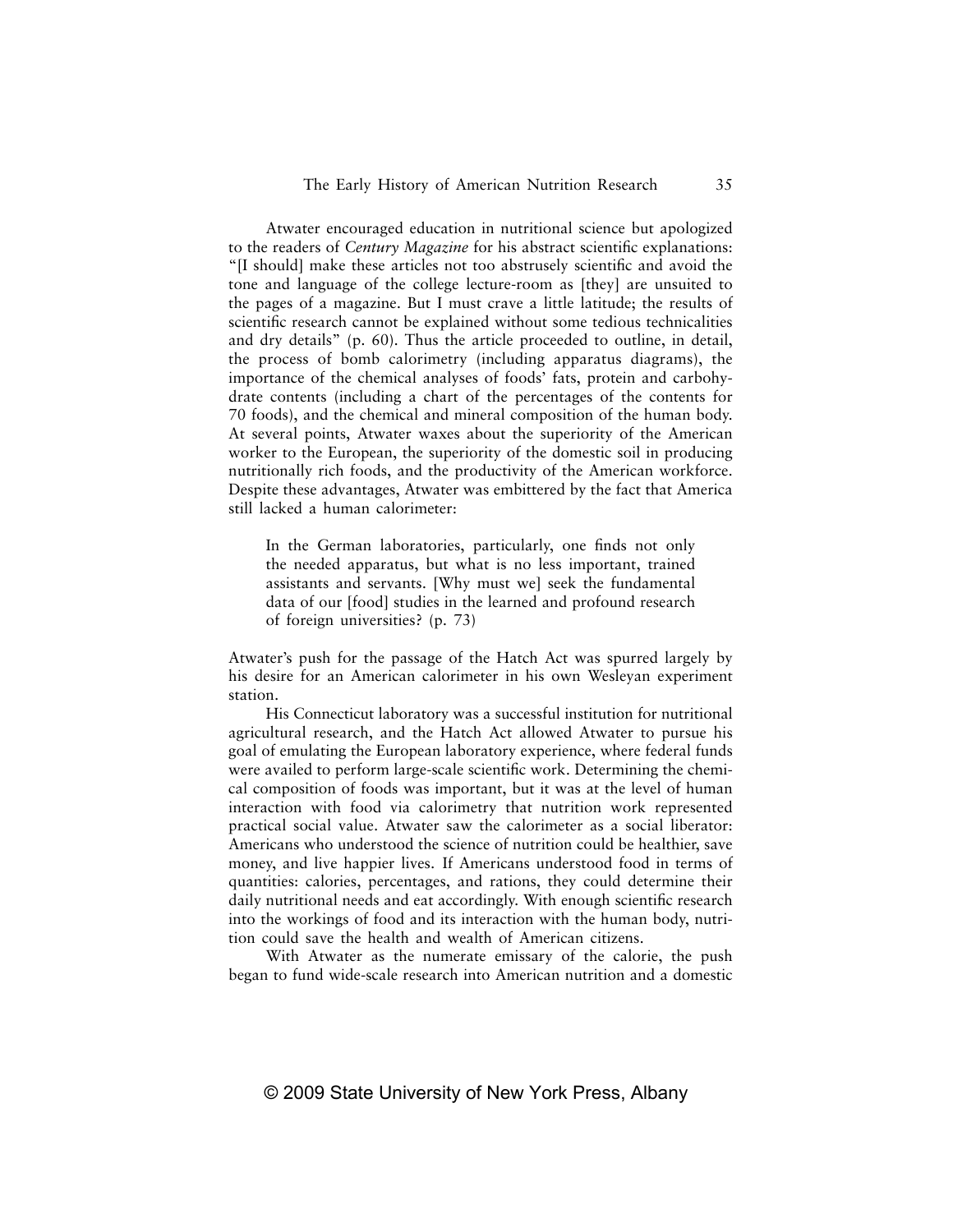calorimeter. The USDA could easily justify an apparatus whose data could ameliorate American society. In 1893 an Office of Experiment Stations *Bulletin* printed an article entitled "Suggestions for the Establishment of Food Laboratories in Connection with the Agricultural Experiment Stations of the United States," wherein the authors made the plea for an allotment of federal money that was "a small additional appropriation in order to complete the service and to round out the whole science of nutrition by including the nutrition of mankind as a final object of the whole work" (Atwater, 1893). Because nutrition was such a worthwhile course of study, and because it had far-reaching benefits, this money was to be separate from, and in addition to, the Hatch Act funds.

In the first yearbook of the USDA in 1894, Atwater authored the article "Food and Diet." This article contained charts, classifications, and lists of food. In this article, he wrote about food's relative nutritive value to the body, and economic value to the family, while emphasizing the importance of knowledge of nutrition, and his own dietary research:

With the progress of human knowledge and human experience we are at last coming to see that the human body needs the closest care . . . and that among the things essential to health and wealth, to right thinking and right living, is our diet. (p. 357)

Atwater concludes with a plea for support for more research:

[W]hat is now most needed is research. Of the fundamental laws of nutrition we know as yet too little. Of the actual practice of people and their food economy, our knowledge is equally deficient. More thorough study of the research of man is very much needed. (p. 359)

For the fiscal year of 1895, Congress made an appropriation of \$10,000 for investigations on the nutritive value of human foods, with "a view to determining ways in which the dietaries [*sic*] of our people might be made more wholesome and more economical"  $(p. 387)$ .<sup>17</sup> This project was carried on in conjunction with the state colleges and experiment stations with Atwater as the special agent in charge of the investigations.

Atwater used a portion of the government money allotted to human nutrition research to complete, in 1897, the first U.S. human respiration calorimeter based largely on the calorimeter design of Voit and Rubner. With the help of Wesleyan physicist E. B. Rosa, Atwater perfected a respiration calorimeter that produced results of enviable accuracy. The calorimeter was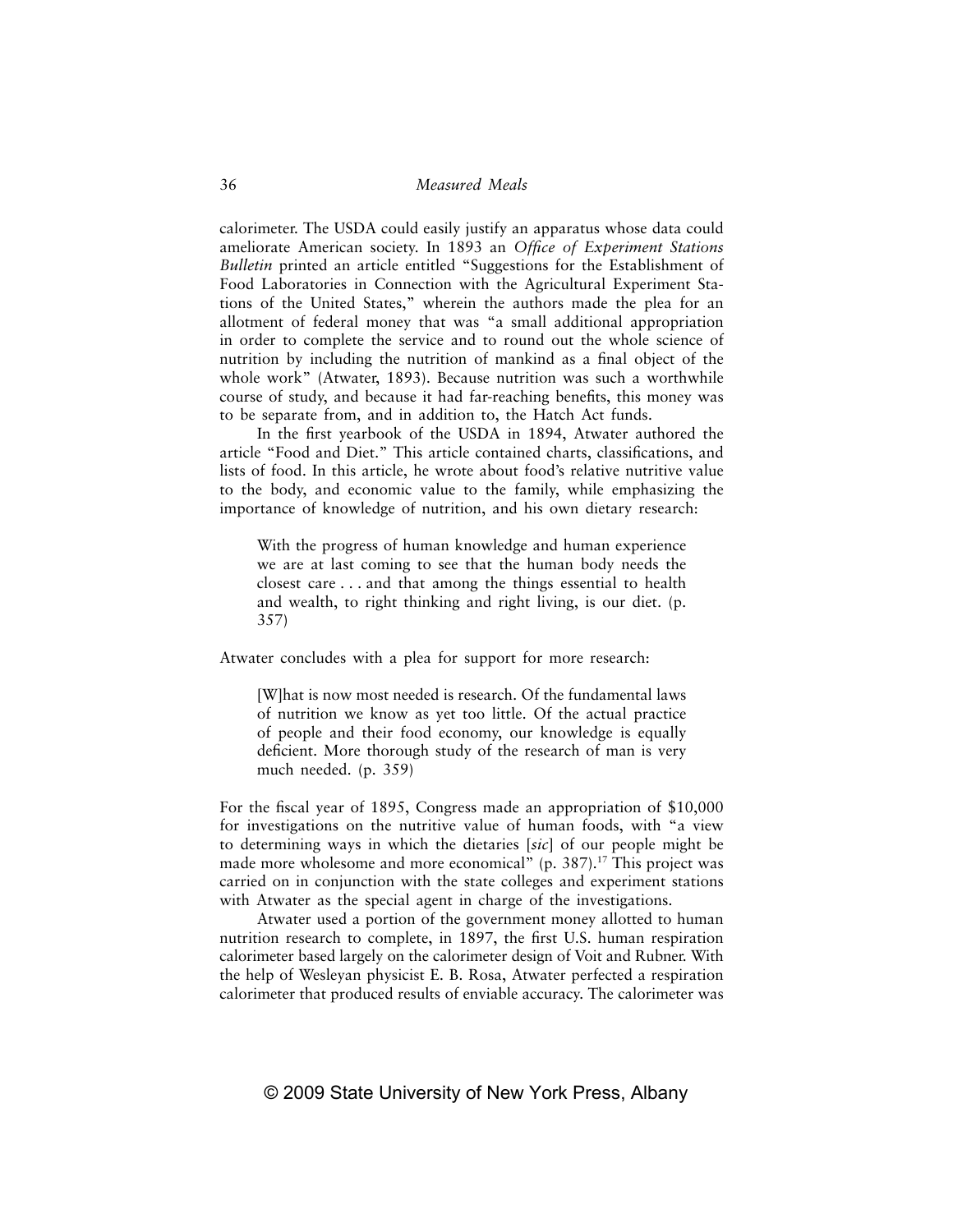a large copper-lined wooden box about 170 cubic feet, large enough to accommodate a folding bed or table, or whatever athletic apparatus the experiment required. What was most amazing about the calorimeter, aside from the fact that it worked, was that the subjects appeared to remain reasonably well and comfortable during their calorimetric incarceration that lasted, on average, four or five nights. Along with resting and active metabolic rates, Atwater tested for brain energy expenditure by having college students take their examinations in the calorimeter.

This newfound technology revealed precise measurements about human energy expenditure. By monitoring the change in temperature in the room during the human subject's various activities, the calorimeter determined the quantities of nutrients and energy that the human subject metabolized during different physical activities. It established the relationship between expended energy and metabolized energy, as well as the digestion and assimilation of foods. The Atwater-Rosa calorimeter could recover 99.8% of the carbon dioxide expelled by the subject during the experiment and 99.9% of the heat produced by the human subject, as well as the substrates they metabolized. The system allowed for the measure of the balance between food intake and energy output and the quantification of the dynamics of human digestion. The Atwater-Rosa calorimeter gave the calorie human implications. In order to determine human metabolism calculations, Atwater used his new technology in conjunction with a bomb calorimeter. The bomb calorimeter allowed Atwater to burn foods to determine their energy values as well as burning the excreted products of the room calorimeter's human subject. Used together, both apparatuses could measure the body's energy expenditure as the difference between the food input and human "output" (Wiggen, 1993). The room calorimeter was capable of amazingly precise measurements of human metabolism. It could record a change in room temperature if the human subject so much as wound her watch.

Prior to the merge of the data of the bomb and respiration calorimeters, food's numeric information was external to the food itself. A food's quantities dealt strictly with extrinsic amounts, numbers that could be determined through gross weights and measures. The quantities of fats, protein, and sugars in a foodstuff when they were burned and weighed in a laboratory oven were important information. But by studying the digestibility and metabolization of foods, Atwater determined that in the human body fat yields 9 calories of energy per gram, and carbohydrates and proteins each 4 calories per gram. These Atwater units of metabolizable energy of foods based on the chemical composition were the linchpins in the study of American nutrition.<sup>18</sup>

Wilbur Atwater's process of experimentation and innovation to perpetuate the "calorification" of food could be compared with Robert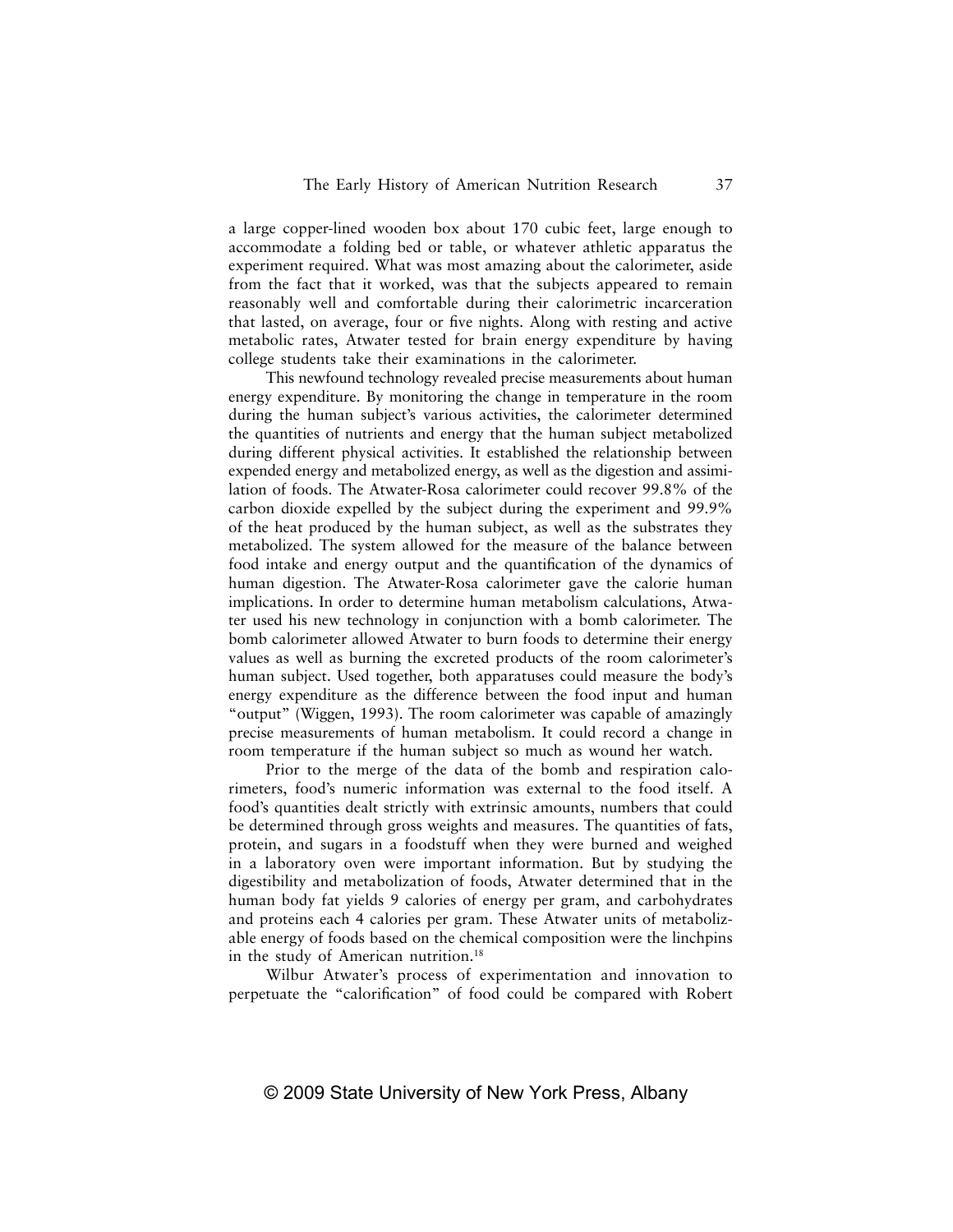Millikan's determination of the charge on the electron. As outlined by Ian Hacking (1983), experiments that establish *constants*, or numeric values that change in no appreciable way over time, confer epistemic clout to those who pioneer the experiment (p. 236). In the case of Atwater and his determination of the Atwater units, his innovation of the extraordinarily accurate calorimeter enshrined the quantitative model of food and eating, because there were always new numbers and knowledge to produce, and no challenge to their verity. The numeric regularity of Atwater's work established these ratios, as Hacking puts it, as constants that "transfer mathematical use to the description of the world." The surety of the constants, the "positivist regularities," is "the intended harvest of science"  $(pp. 61–63)$ . Just as the calorimeter became the terra firma technology for producing scientific and numeric knowledge about food, the establishment of the Atwater units fortified the foundation upon which nutrition could become *the* framework for understanding food, and numbers its qualitative adjectives. Hacking (1990) writes: "The numbers are called fundamental because they occur as parameters in the fundamental laws of nature. Such a picture is implicitly hierarchical. First come the laws, then the constants that fix their parameters, and then a set of boundary conditions" (p. 56). And so, the calorimeter became the instrument for knowledge production, and Atwater the namesake to the numeric knowledge the instrument produced. The Atwater units then, became the language of the calorimeter.

For every food that the calorimeter burned, the instrument spoke to the scientist through its heat readings and ash analysis. The idea was that the calorimeter could communicate information about things like motion or protein content and establish it as natural fact. In *Instruments and the Imagination*, Hankins and Silverman (1995) make a similar point. They argue that instruments, such as the calorimeter, are "things whose purpose it is to help us analyze and reason about other things. They are things that we construct to represent and interpret nature" (p. 9). Through facilitating analysis and reason, and by communicating and representing knowledge through quantitative readings, the calorimeter produced words imbued with scientific meaning:

Words were more than arbitrary symbols for things; they contained hidden signification, so that through one word one could learn about the thing. It was a kind of secret language that signified more than the images and words taken by themselves could mean. It was also secret in the sense that only those learned individuals who had been initiated into the meaning of those images and words could understand it. (p. 8)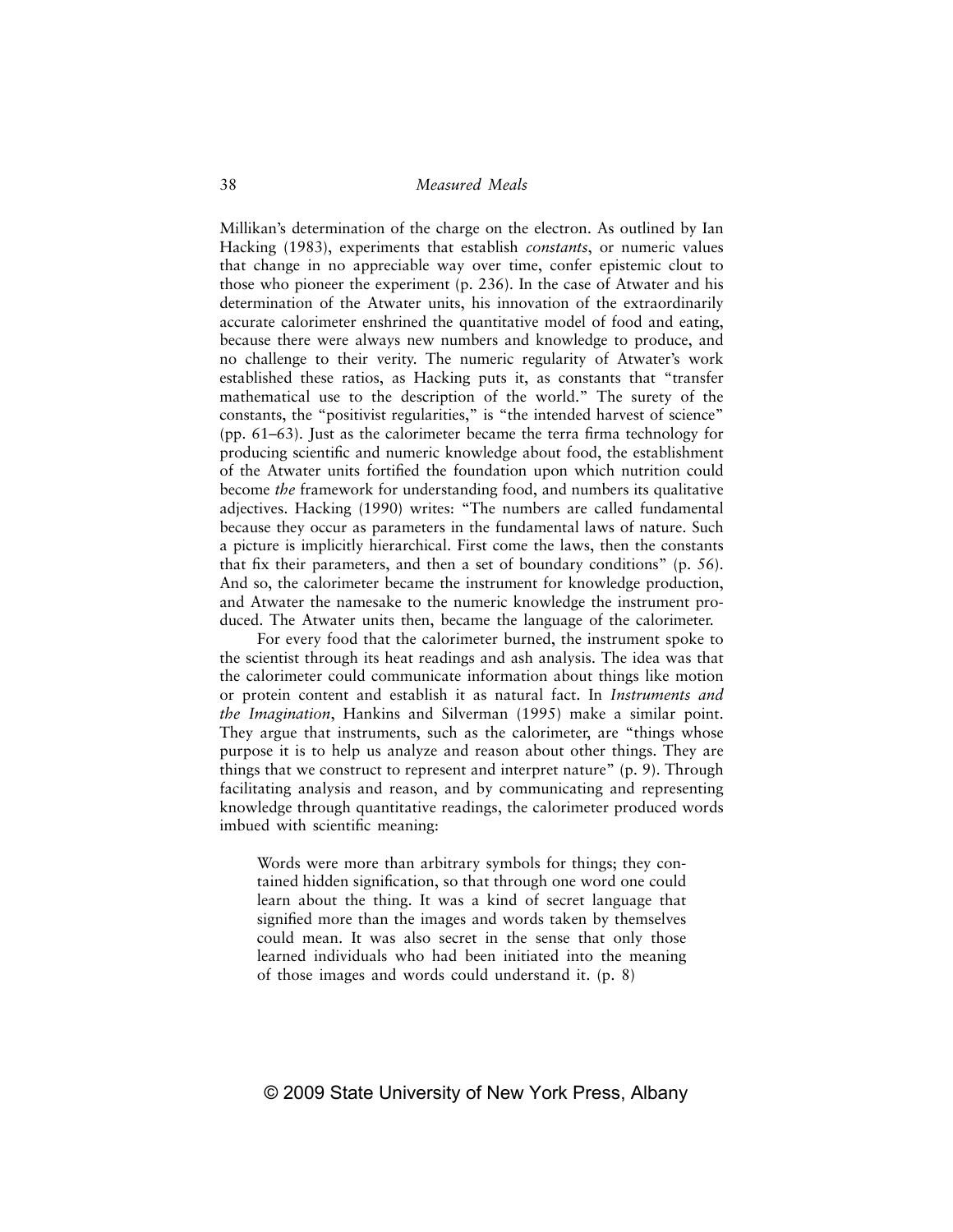The calorimeter was a fundamental tool in shaping and organizing a discourse of quantification and the science of nutrition. Because "reading" the calorimeter required one to speak the "secret language," the scientist became the interpreter between the calorimeter and the ideas it produced. As with many scientific instruments, the calorimeter "determined what is possible, and what is possible determines to a large extent, what can be thought"  $(p, 5)$ .

Through his research with the two calorimeters, Atwater determined how many calories foods yielded in the human body. Once a term used exclusively in the laboratory of physical chemists and physicists, with its application to human nutrition, *calorie* had now taken on a new meaning. Human calorimetry experiments transformed the calorie from a unit of physical science, to a unit of human fodder, and finally, through Atwater's application, a determinant of quality.19 The calorie made food something outside of just eating and the sensation of taste. Food became something to calculate, measure, and empirically "know." The application of the once solely scientific calorie to the human diet represents a pivotal moment in the establishment of an American epistemology of food and eating. When federal agricultural science adopted the structures and means of empirical research, the calorie became an integral part of the lexicon of human nourishment.

## Normalizing the Eater and Rationalizing Quality

In 1896, Atwater published "The Chemical Composition of American Food Materials" in an *Office of Experiment Stations Bulletin*. This was the first compendium of his calorimetric analyses and contained the chemical breakdown of no less than 2,600 food items. The compendium charted the fat, carbohydrate, protein and ash content, as well as the caloric value per pound of food for everything from the spinal column of a sturgeon to canned Russian lamprey to vanilla wafers and whortleberries (Atwater, 1896). During the 15-year period between 1895 and 1910, some 350 studies were conducted in federal experiment stations under Atwater's direction. All told, Atwater used the calorimeter to analyze almost 8,000 foodstuffs, publishing the data in various USDA yearbooks and bulletins. Atwater's early dietary studies were the precursor to "official" federal food guides. He was clear that his publications were meant to be a reference for federal dietary standards and he had no reservations about rating the quality of foods based on the proportion of their nutrients: